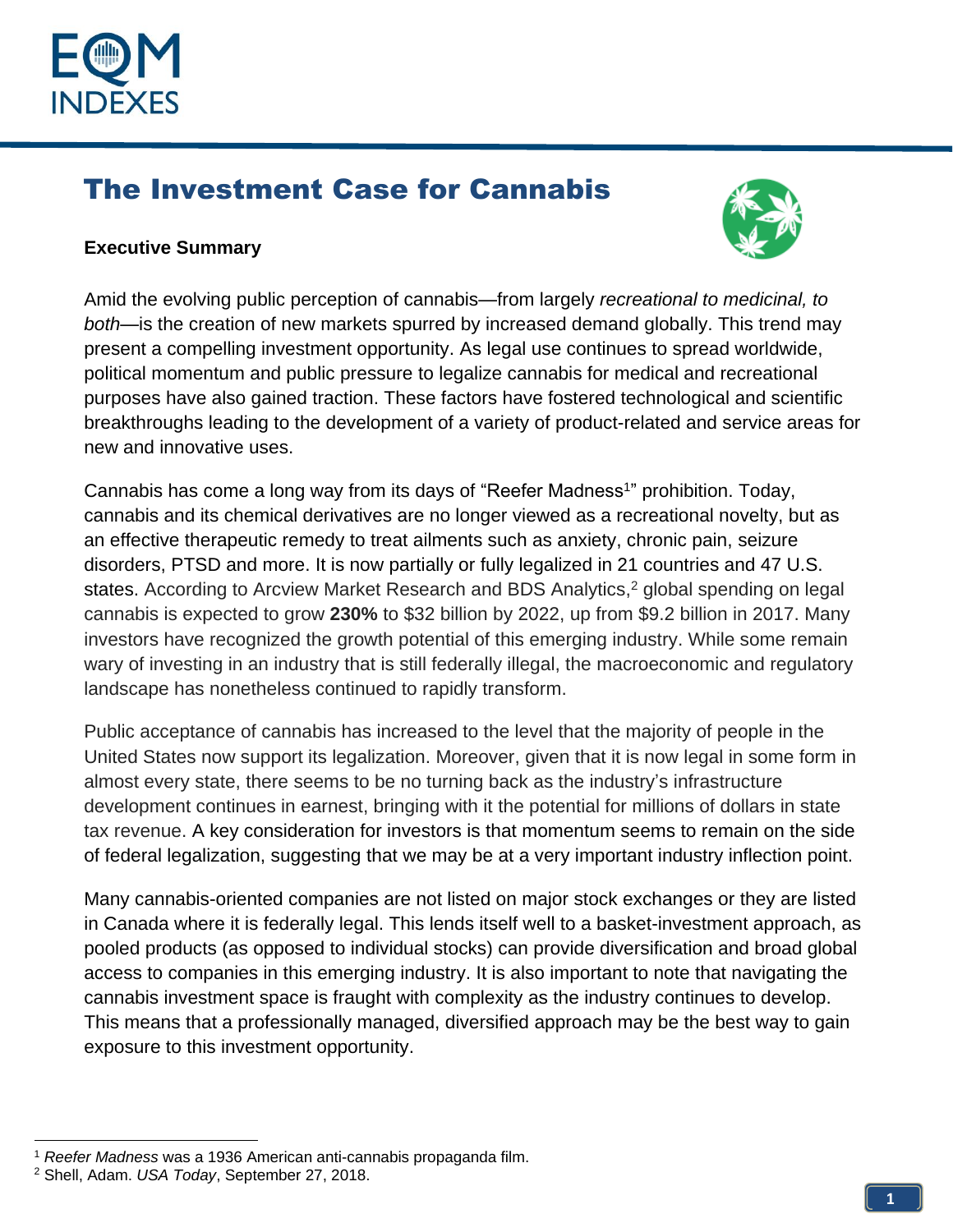

## **A Long History**

The use of cannabis is nothing new, as it dates back to Ancient empires of China, Egypt and Rome. Throughout history, the plant has been widely used medicinally by different cultures worldwide. However, in the early 20<sup>th</sup> century, its use went out of favor with both regulators and Western culture. In the United States, a wave of regulations made access more difficult starting in the late 1900s. This culminated in the Marihuana Tax Act of 1937, which effectively made cannabis use a federal offense. Similarly, it was prohibited in Canada for the last 85 years until its recent legalization.

The trend of 20<sup>th</sup> century opposition to cannabis is just a sliver of time when considering its 6,000year history:



*Sources: Wikipedia.com, MedReleaf ,History.com*

*\*NORML - National Organization for the Reform of Marijuana Laws*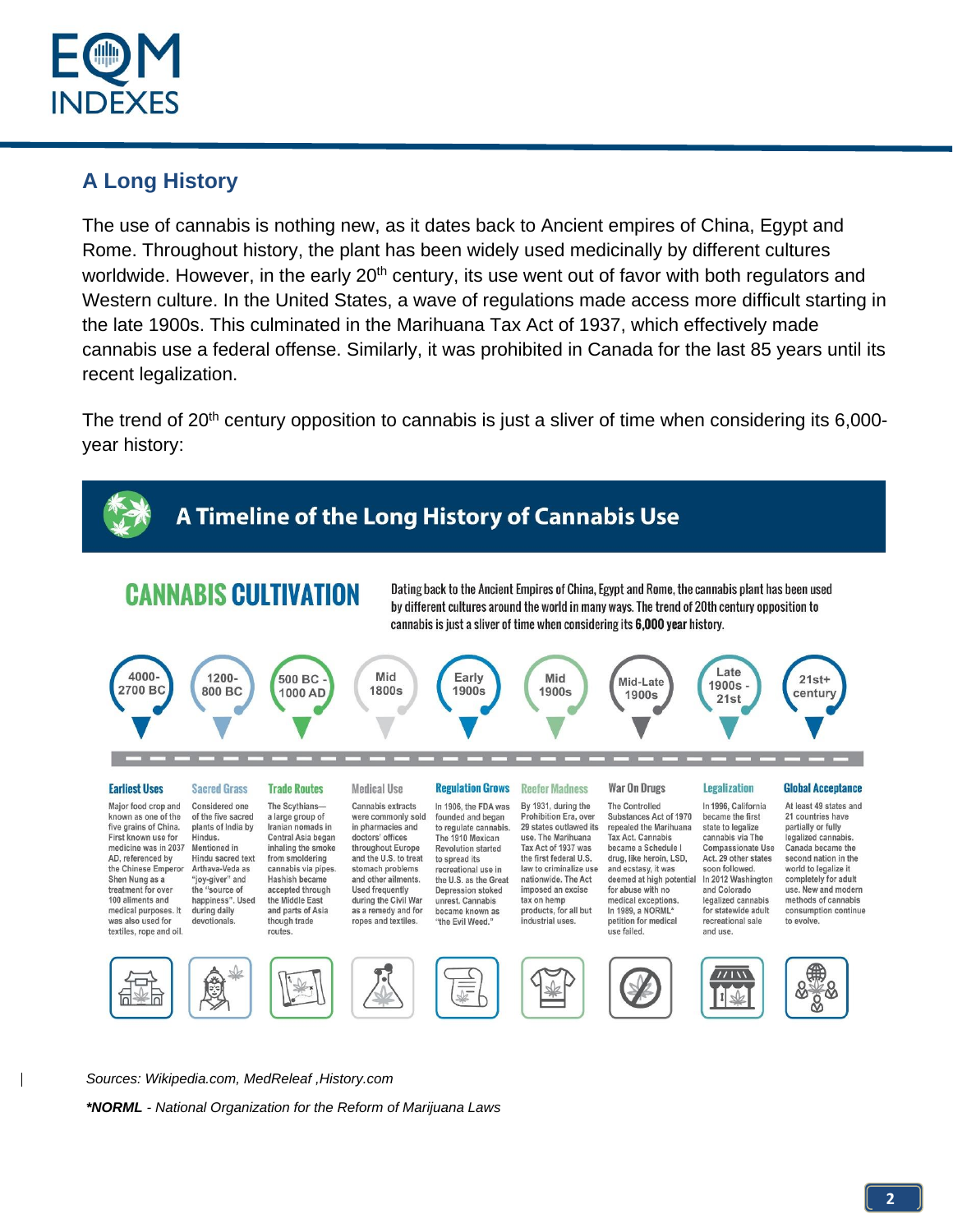

### **Solid Industry Growth Globally**

The trend toward global cannabis legalization is expected to drive tremendous growth. According to Arcview Market Research and BDS Analytics, <sup>3</sup> global spending on legal cannabis is expected to increase **230%** to \$32 billion by 2022, up from \$9.2 billion in 2017.

# **Legal Global Cannabis Spending Set to Rise**



Worldwide spending is forecasted to grow 39% in 2019, averaging a 26% compound annual growth rate (CAGR) during the 5-year period from 2017 to 2022.

<sup>3</sup> Arcview Market Research/BDS Analytics, *The State of Legal Marijuana Markets,2019 Update.*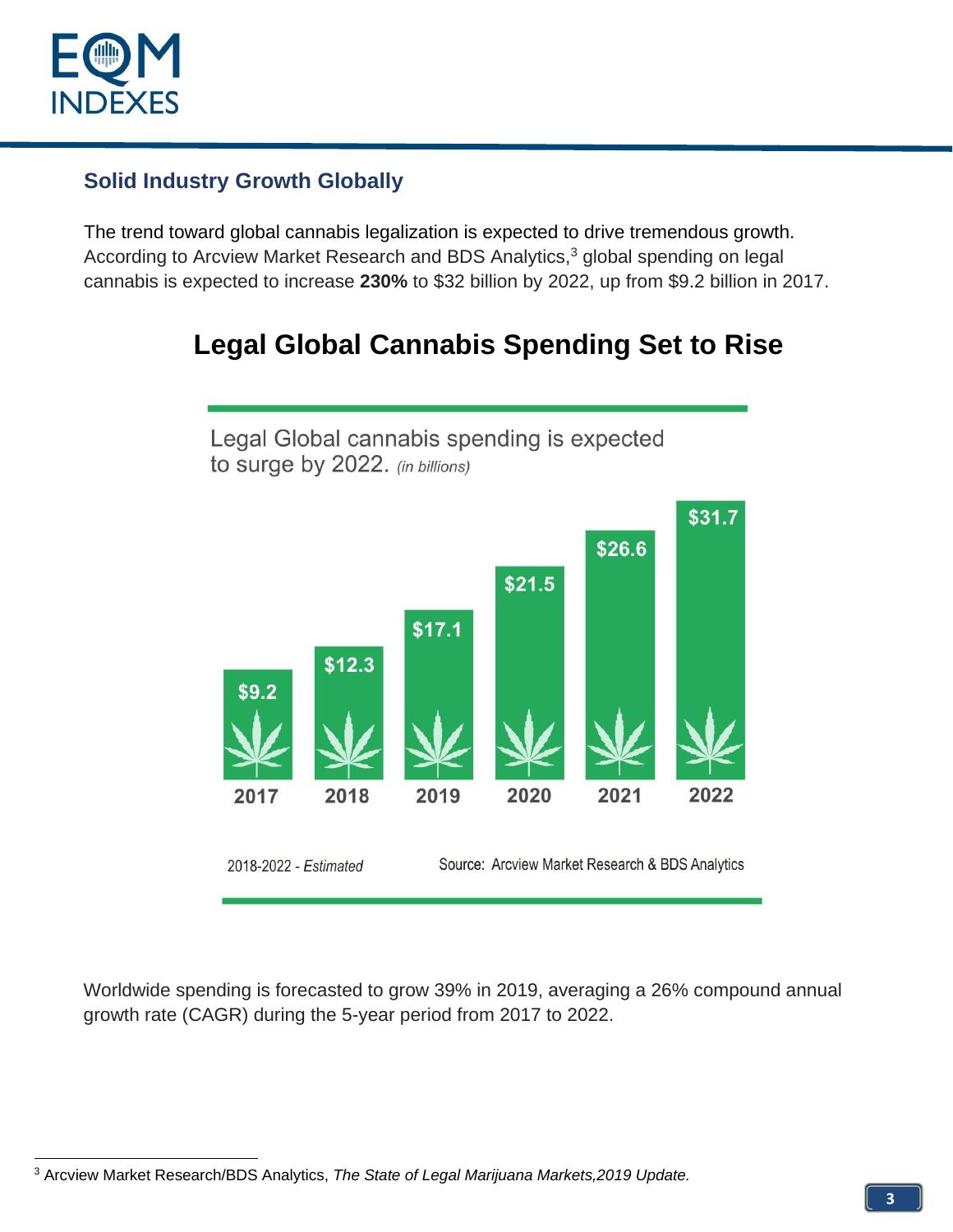

## **Legalization: A Worldwide Trend**

Cannabis has created new markets globally as its use continues to spread. Increased political momentum and public pressure to legalize its use for medical and recreational purposes have led to new and innovative applications in product-related and service areas, driving global technological and scientific breakthroughs.

## **Cannabis is now legal in some form in 21 countries and 47 U.S. states.**



Sources: Wikipedia.com, EQM Indexes As of April 1, 2019 and As of April 1, 2019

Aside from the United States and Canada, countries where cannabis use is legal in some form (i.e., legalized, partially medically legalized or decriminalized) include: Argentina, Australia, India, Israel, Italy, Mexico, Poland, Uruguay and Turkey.<sup>4</sup>

<sup>4</sup> Source:<https://www.cannabisbusinesstimes.com/article/cannabis-legalization-world-map/>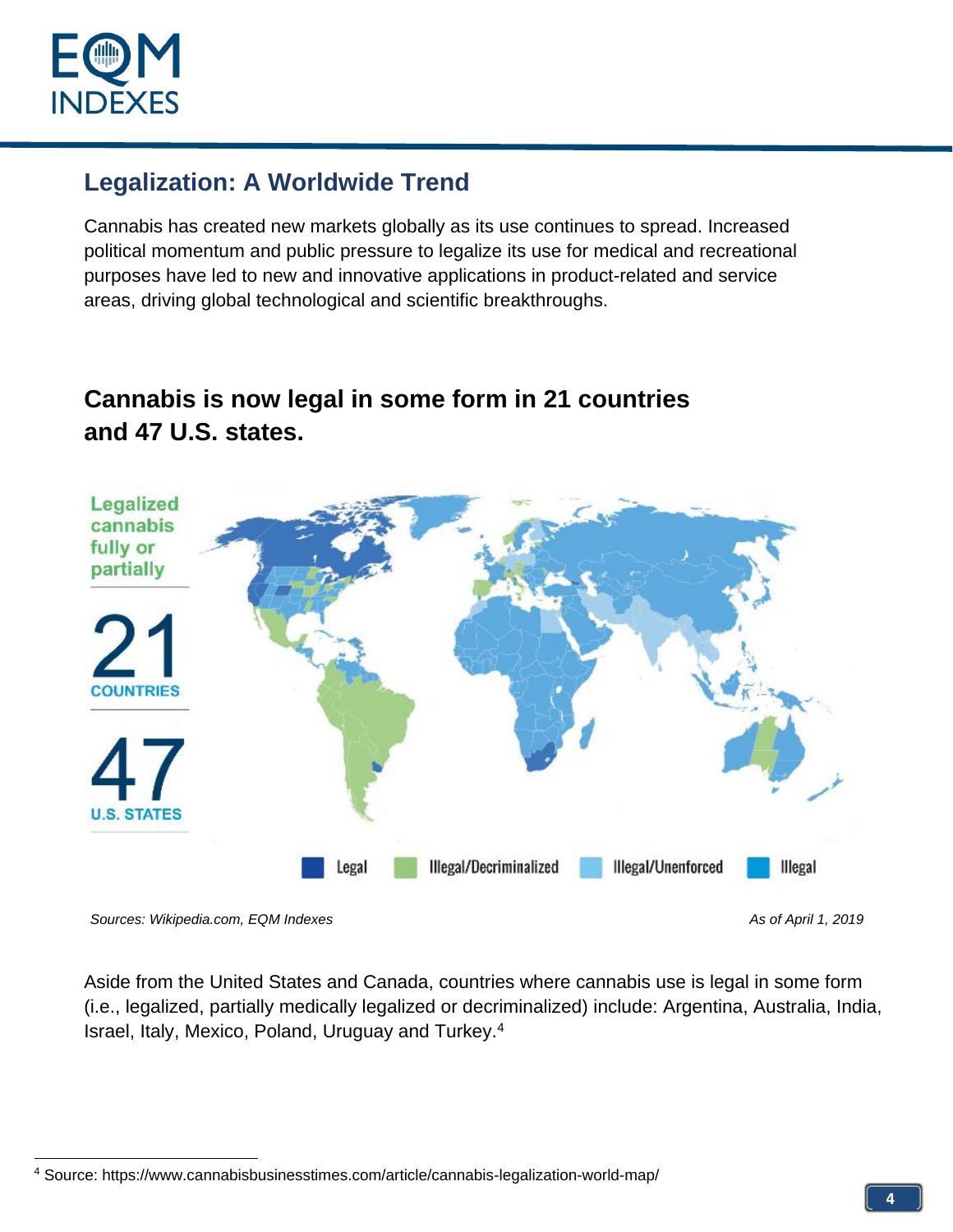

## **The Shifting Tide of Public Opinion**

Public acceptance for legal cannabis use continues to increase. According to the results of a 1,000-person poll by the Center for American Progress (CAP)<sup>5</sup>, a public policy research and advocacy group, 68% of voters supported legalization when asked, "Do you support or oppose the legalization of marijuana?" This includes 40% who "strongly support" legalization and 28% who "somewhat support" it.

Other recent polls<sup>6</sup> also show a high level of support. One CBS poll puts the number of Americans who believe the use of marijuana by adults "should be legal" at 65%. This is a full 6% above last year's total and the highest percentage of support ever recorded in the CBS survey. These results are consistent with other recent polls such as those by Gallup (66%) and Pew (62%) showing support for legalization at record or near-record highs.

Tax revenue is a factor causing voters to rethink the legalization of cannabis. According to Leafly, Washington state generated \$319 million in tax revenue in 2018, while California made \$300 million in its first year of commercial sales. Those figures did not include some of the additional economic benefits, such as job creation. Even though the U.S. Bureau of Labor Statistics does not break-out cannabis job creation, a report from Leafly<sup>7</sup> claims that the number of direct and indirect jobs created by cannabis legalization totaled 296,000 last year.



*Source: Leafly*

<sup>5</sup> Center for American Progress and GBA Strategies, June 20, 2018.

https://www.americanprogress.org/press/release/2018/06/20/452451/release-new-polling-cap-gba-strategies-shows-68 percent-voters-support-marijuana-legalization-73-percent-support-automatic-sealing-marijuana-

offenses/https://www.americanprogress.org/press/release/2018/06/20/452451/release-new-polling-cap-gba-strategiesshows-68-percent-voters-support-marijuana-legalization-73-percent-support-automatic-sealing-marijuana-offenses/

<sup>6</sup> Armentano, P. CBS Poll: Nationwide Support for Marijuana Legalization at All-Time High, April 19, 2019.

https://blog.norml.org/2019/04/19/cbs-poll-nationwide-support-for-marijuana-legalization-at-all-time-high/

<sup>7</sup> Leafly Special Report: Cannabis Jobs Count, February 27, 2019. https://d3atagt0rnqk7k.cloudfront.net/wpcontent/uploads/2019/03/01141121/CANNABIS-JOBS-REPORT-FINAL-2.27.191.pdf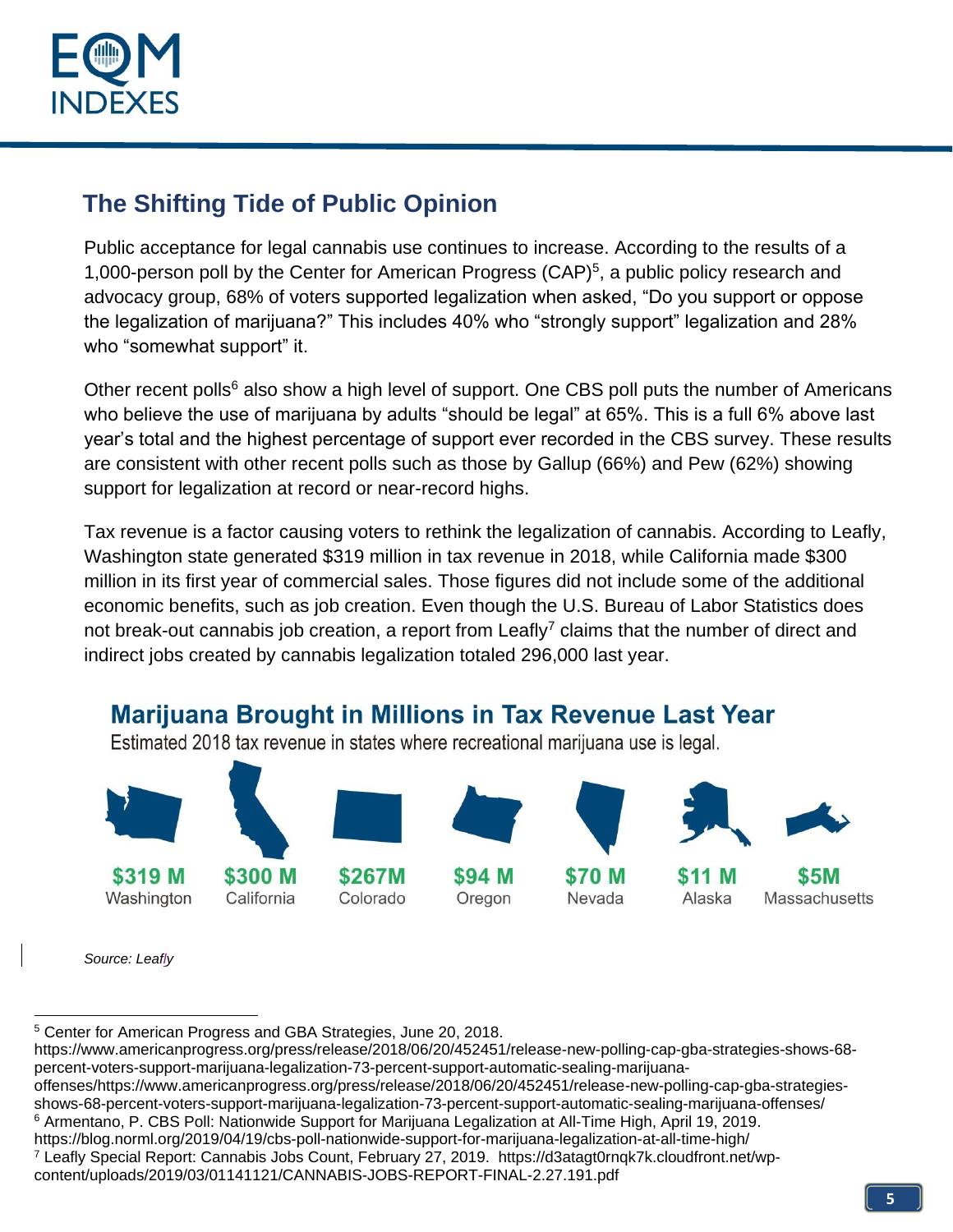

## **Chemistry and Therapeutic Benefits**

Besides the economic benefits of cannabis legalization, one of the key drivers of public and political support has been the plant's medicinal potential. Over 100 naturally occurring compounds are found in the cannabis plant. These compounds are known as cannabinoids—chemical compounds that act directly and indirectly on cannabinoid receptors to help the body maintain stability and health.

While most people are aware of the anti-nausea benefits for cancer patients that cannabinoids offer, there are also a host of other therapeutic benefits that can be derived from cannabinoids. These include pain reduction, reduced inflammation and relief for symptoms such as anxiety, depression, PTSD, and seizures. Additionally, there are clinical trials being conducted, testing its efficacy for brain tumors.



C EQM Indexes All Rights Reserved, 2019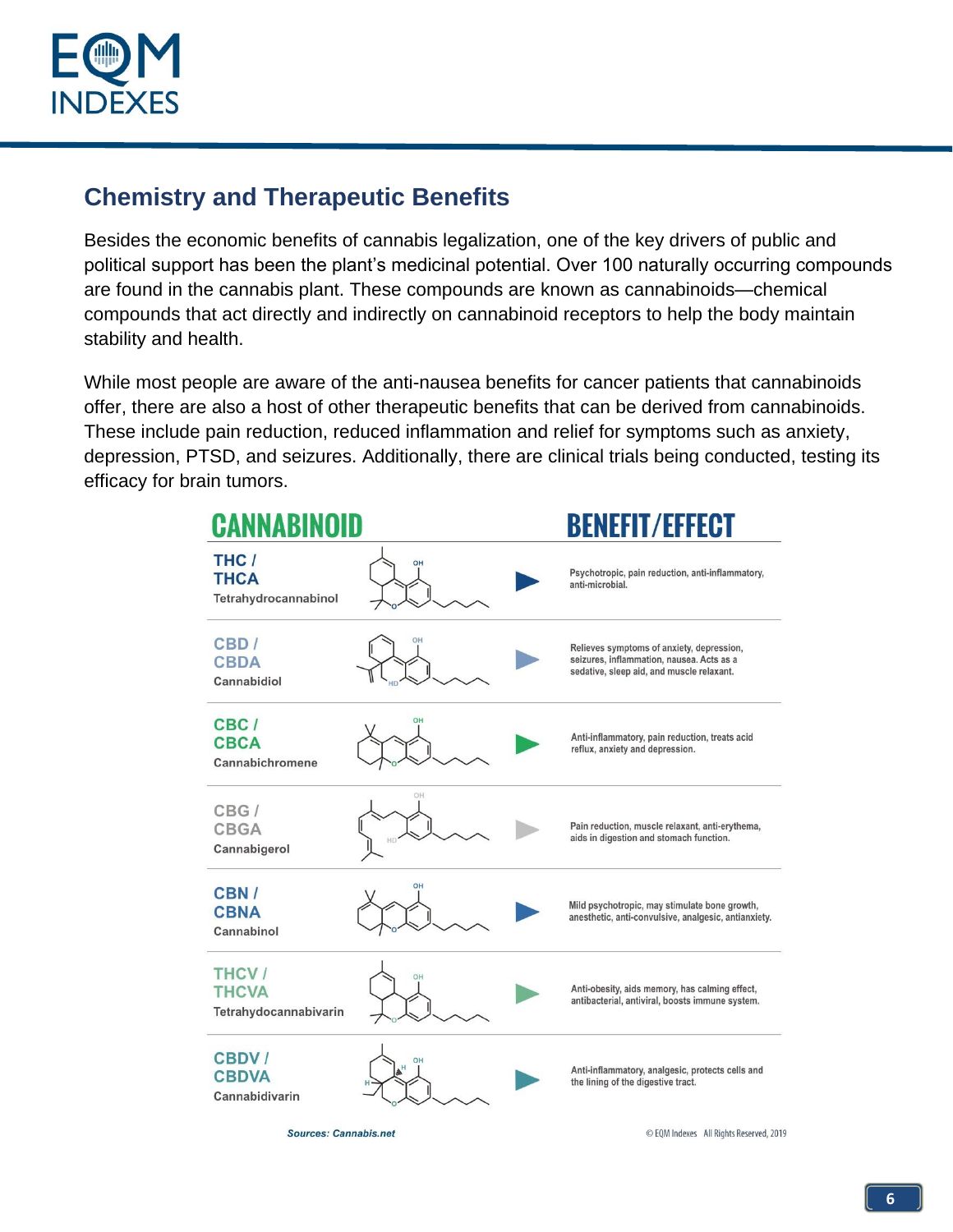

There are currently only three U.S. Food and Drug Administration (FDA)-approved cannabinoid drugs. The first one, which is comprised of an active ingredient derived from cannabis, is GW Pharmaceutical's Epidiolex (cannabidiol) CBD oral solution, used for the treatment of seizures associated with two rare forms of epilepsy. It was approved in June 2018. $8$ 

Two other pharmaceutical cannabinoid drugs have been approved by the FDA for medical use in the United States: Marinol from AbbVie and Cesamet from Valeant Pharmaceuticals.<sup>9</sup>

- **Dronabinol (Marinol®)** is a gelatin capsule containing delta-9-tetrahydrocannabinol (THC), which is approved to treat nausea and vomiting caused by cancer chemotherapy as well as weight loss and poor appetite in patients with AIDS.
- **Nabilone (Cesamet®)** is a synthetic cannabinoid that acts much like THC. It can be taken by mouth to treat nausea and vomiting caused by cancer chemotherapy when other drugs have not worked.

Nabiximols is another cannabinoid drug still under study in the United States. It's a mouth spray made up of a whole-plant extract with THC and cannabidiol (CBD) in an almost one-to-one mix. It's available in Canada and parts of Europe to treat pain linked to cancer, as well as muscle spasms and pain from multiple sclerosis (MS). It's not approved in the United States at this time, but is being tested in clinical trials to see if it can help a number of conditions.

One important outcome of the decriminalization of cannabis and cannabis-derived products is that it opens up the potential for further medical research and scientific innovation with regard to dosing and delivery mechanisms. Most recently, thanks to the 2018 U.S. Farm Bill, hemp was reclassified an agricultural commodity and not a class 1 drug. As a result, hemp-derived CBD became legal in 50 states and is now available for sale over-the-counter in stores such as CVS and Walgreens. There are currently three states—Idaho, Nebraska and South Dakota—that still place some restrictions on CBD. CBD has been proven effective in treating a range of health problems such as insomnia, pain and anxiety.<sup>10</sup>

#### **Research and Markets estimates that the global medical cannabis market will grow at a CAGR of 16.8% during 2019-2024**. 11

<sup>8</sup> FDA News Release, June 25, 2018. https://www.fda.gov/newsevents/newsroom/pressannouncements/ucm611046.htm <sup>9</sup> Zana Medical Health Lab, https://zanahealthlab.com/blogpost/FDA-Approved+Pharmaceutical+Cannabinoid+Medicines <sup>10</sup> Green Roads, "Is CBD Legal in 2019? The Legal Status of CBD in 50 States https://www.greenroadsworld.com/pages/is-

cbd-legal/ <sup>11</sup> Research and Markets, April 18, 2019. https://www.businesswire.com/news/home/20190418005273/en/Worldwide-Medical-Cannabis-Market-2019-2024-Projected-Exhibit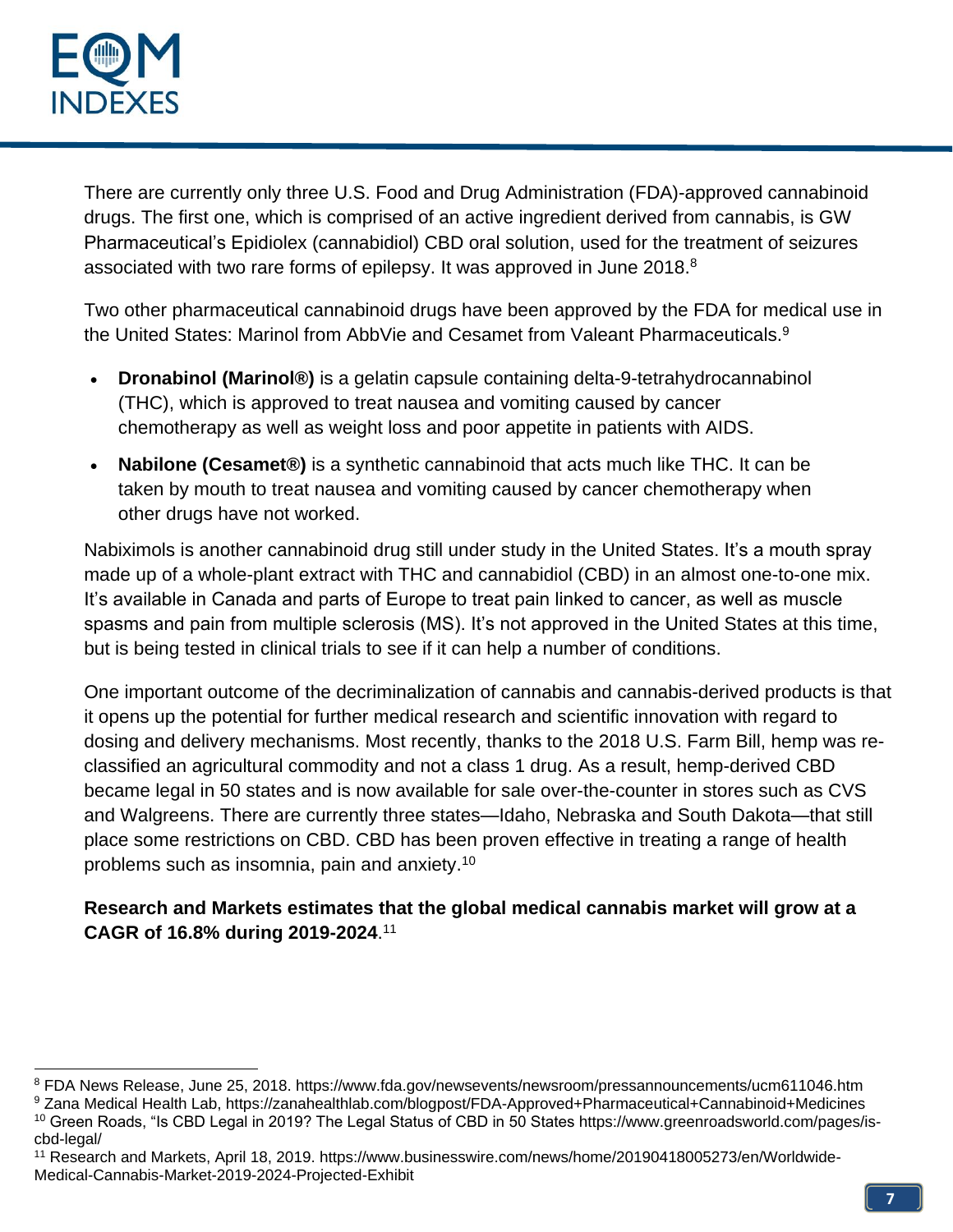

## **Investment Opportunity and Risk**

Despite the potential investment opportunity, cannabis stock investing has been rife with risk and even fraud. Most cannabis stocks are not listed on major exchanges nor are they listed in Canada where cannabis is federally legal. Many so-called "penny stocks" have gone public on reverse mergers or by using shell companies. In 2012, when Colorado and Washington state voters legalized cannabis, there was a "Green Gold Rush" which took many investors on a wild investment ride.

The U.S. Securities and Exchange Commission (SEC) announced trading suspensions in 2014 against five penny stocks operating in the industry with two of the five suspected of market manipulation and unlawful securities sales. The SEC issued an investor alert warning that investors beware of:

- Trading Suspensions. Beware of any stock with past SEC trading suspensions.
- Promotional 'Spam.' Watch out for any stock recommended via spam showing up in your inbox or fax machine.
- Heavy Insider Ownership. Large holdings by insiders could represent a red flag.
- Laudatory News Releases. Beware of exaggerated press releases about a company's current or future success.

Because so many of the public companies are in the early stages of development within an emerging industry, owning a diversified basket of names to gain exposure to the potential growth of the cannabis industry, while minimizing risk, makes sense for most investors. Having a longterm mindset is also important given that cannabis is not yet federally legal in the United States, which creates barriers to obtaining access to capital given that most banks have federal charters. Another obstacle is geography, as laws differ state by state.

The absence of federal legality has created inefficiency and economic dislocation. The State of Oregon, for example, currently has a six-year oversupply of cannabis, producing twice the amount people are using.<sup>12</sup> However, Oregon is restricted from selling this surplus to other states or Canada, where there are shortages in some locations. Multistate operators (MSOs) that span across multiple legal cannabis states are still not permitted to bring cannabis or cannabis-derived products across state lines as this trade is regulated at the federal level.

 $12$  Foden-Vencil, K. "Oregon is Producing Twice as Much Cannabis as People are Using," January 31, 2019. https://www.opb.org/news/article/oregon-cannabis-surplus-2019/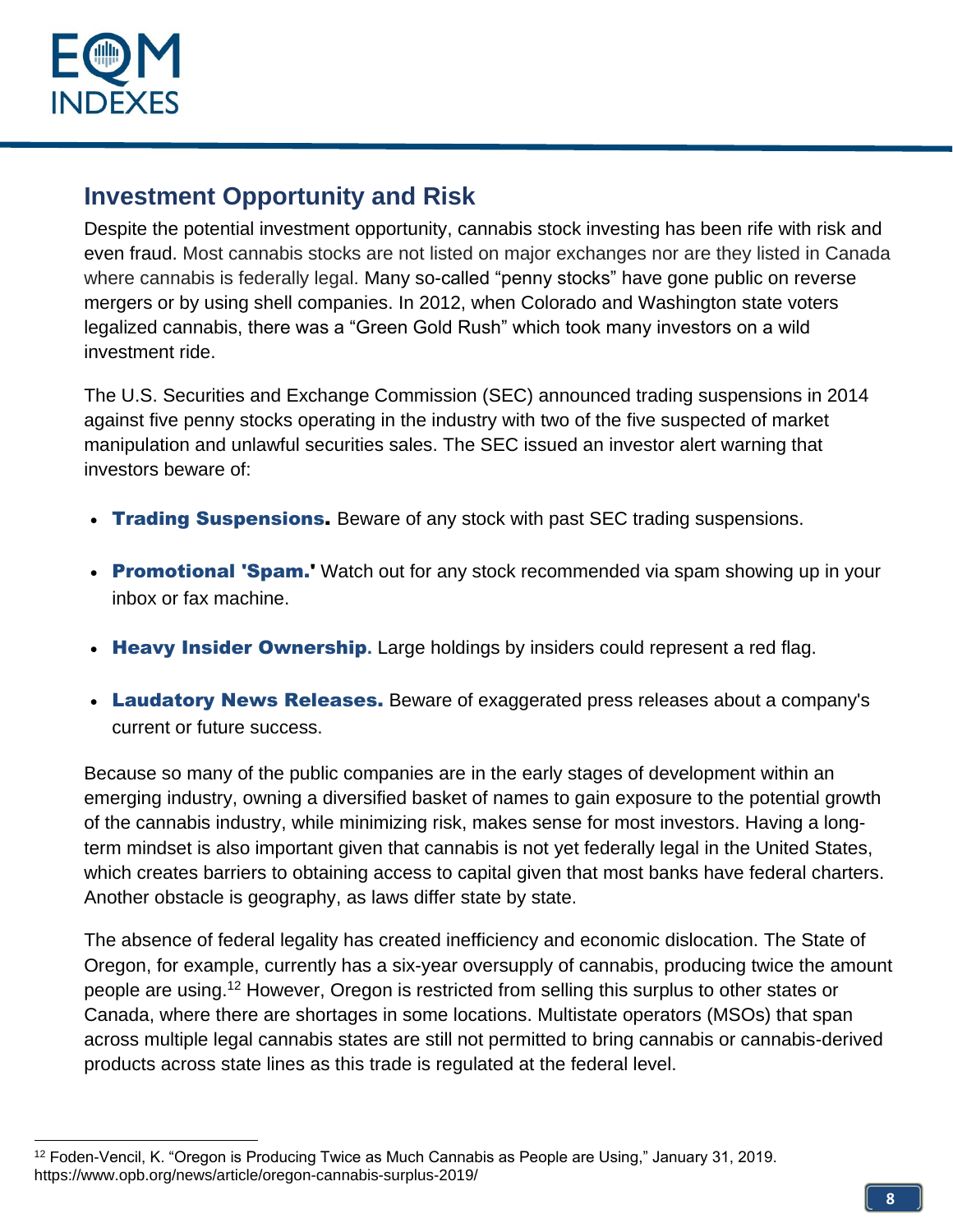

# **Multi-State Cannabis Companies Expand Operations**



**Number of States with Company Operations**

#### **Number of Companies in Each State**



*Source: Marijuana Business Daily, Yahoo Finance and company websites.*

The fragmented, state-by-state nature of the cannabis industry has fueled rapid consolidation and expansion among companies with numerous mergers and acquisitions and a rash of reverse takeovers that allowed U.S. companies to go public in Canada.<sup>13</sup> Most recently, the largest vertically integrated player in Canada, Canopy Growth, offered to acquire the largest U.S. MSO operator, Acreage Holdings in a \$3.4-billion deal contingent upon federal legalization.<sup>14</sup>

<sup>14</sup> Franck, T and Li, Y. "Canadian weed giant Canopy Growth strikes \$3.4 billion deal to buy Acreage after federal legalization," April 18, 2019. https://www.cnbc.com/2019/04/18/canadian-weed-giant-canopy-growth-strikes-deal-to-buyacreage.html

<sup>&</sup>lt;sup>13</sup> Cowee, M. "Multistate cannabis operators rapidly expanding into new markets," January 14, 2019. https://mjbizdaily.com/chart-multistate-cannabis-operators-rapidly-expanding-new-markets/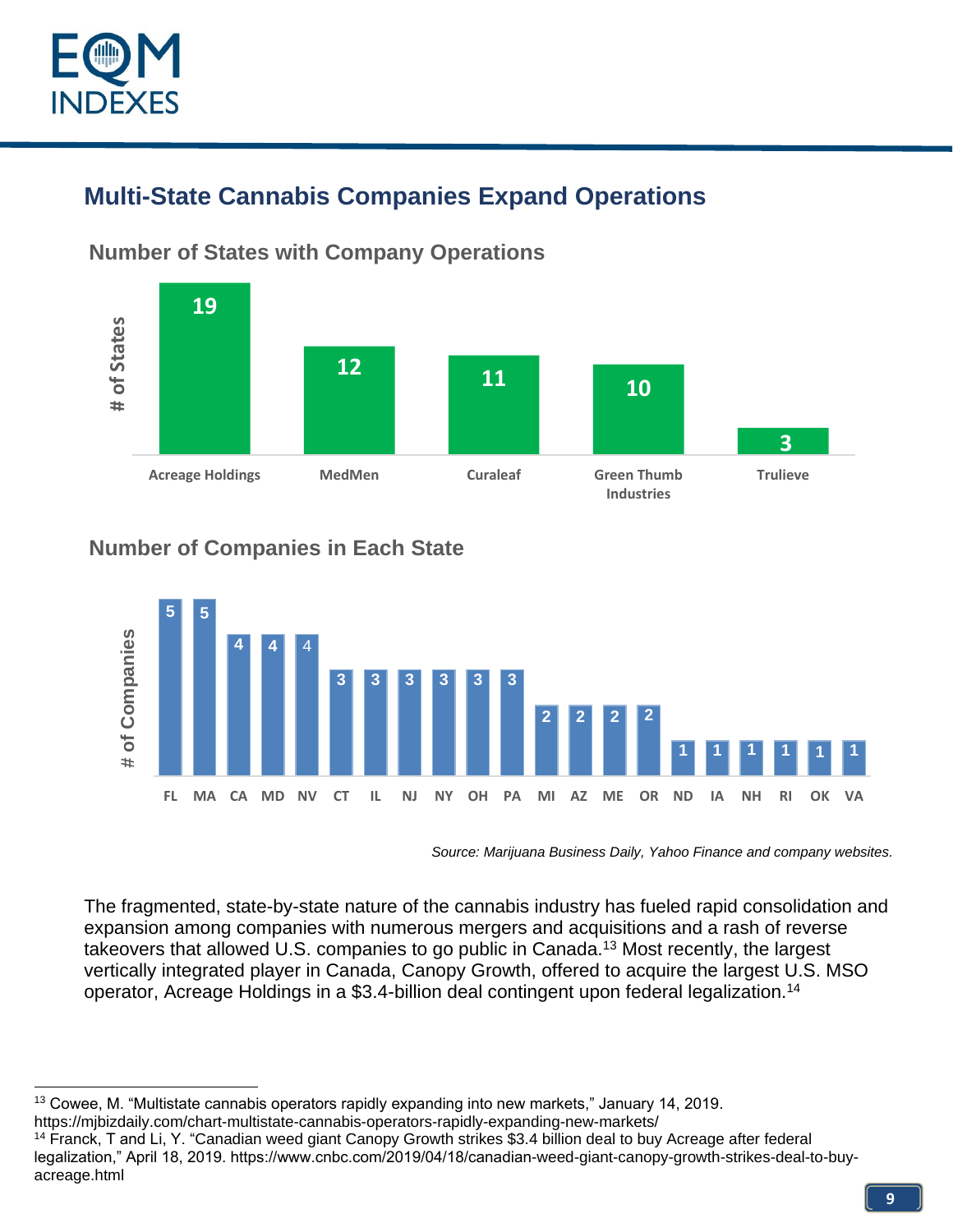



# **Cannabis Industry Merger and Acquisition Deals**

Navigating the cannabis investment space is fraught with complexity as the industry continues to evolve. In this environment, investors may be best served by adopting a professionally managed, diversified approach as a way to gain exposure to this emerging industry.

### **Conclusion**

• Cannabis has created new markets globally as its legalized use spreads worldwide.

\_\_\_\_\_\_\_\_\_\_\_\_\_\_\_\_\_\_\_\_\_\_\_\_\_\_\_\_\_\_\_\_\_\_\_\_\_\_\_\_\_\_\_\_\_\_\_\_\_\_\_\_\_\_\_\_\_\_\_\_\_\_\_\_\_\_\_\_\_\_\_\_\_\_

- The trend toward legalization in many parts of the world is expected to drive tremendous growth. According to Arcview Market Research and BDS Analytics, global spending on **legal cannabis** is expected to grow **230%** to \$32 billion by 2022.
- Public acceptance has increased to the level that the majority of people now support legalization due to the potential economic and medical benefits.
- The cannabis industry is at an inflection point, which provides both opportunity and risk for investors.
- Most investors may be best served by having a diversified, professionally managed product to gain exposure to this dynamic and appealing investment opportunity.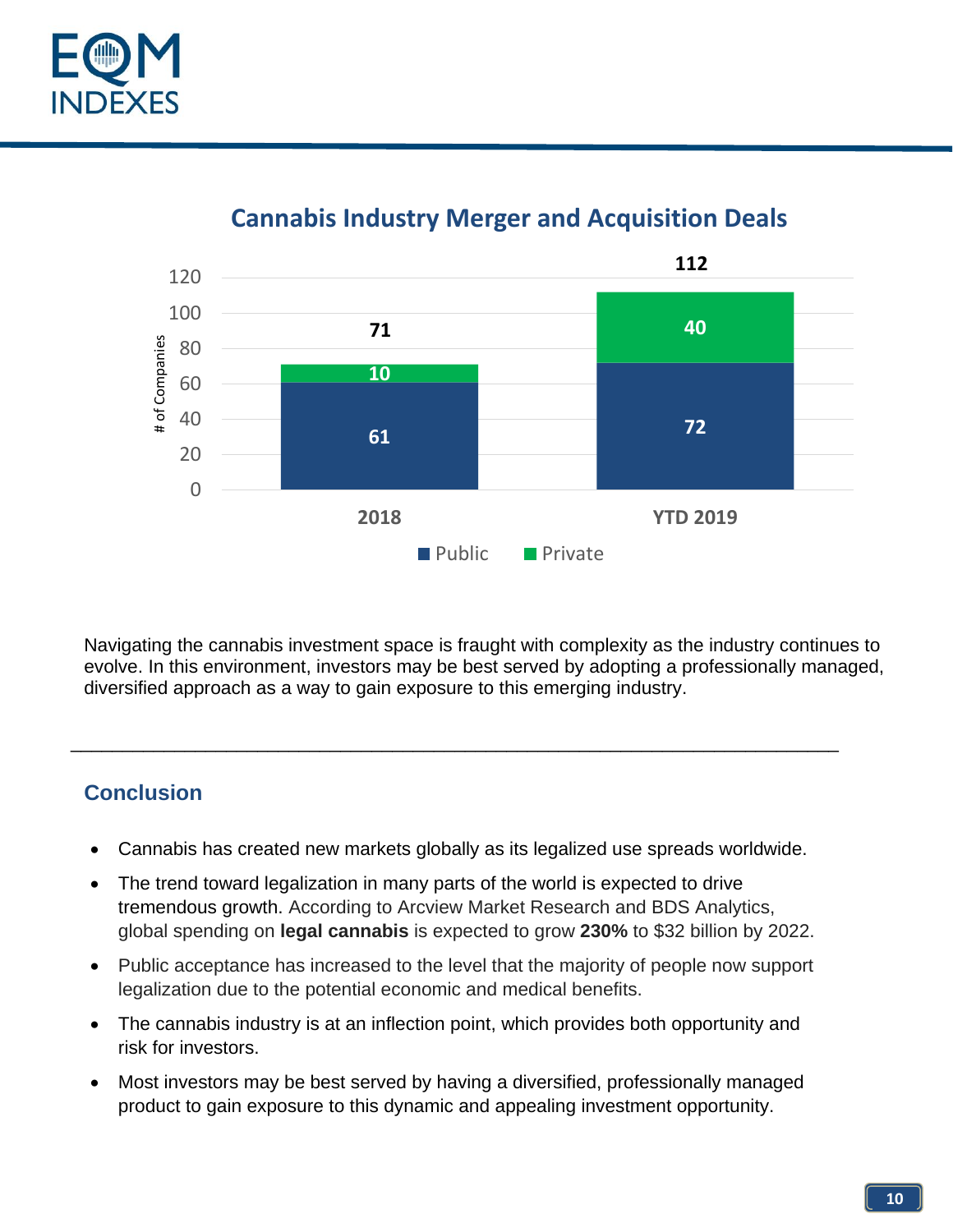

# ABOUT US

# EQM INDEXES LLC

*EQM Indexes LLC is a woman-owned firm dedicated to creating and supporting innovative indexes that track growth industries and emerging investment themes. Co-founded by Jane Edmondson, a former Institutional Portfolio Manager with more than 25 years in the investment industry, our index design expertise spans a wide range of asset classes and financial instruments.*

*We partner with issuers and work jointly with other index firms to provide benchmarks for Exchange Traded Products (ETPs) such as Exchange Traded Funds (ETFs), Exchange Traded Notes (ETNs), and other similar products. EQM Indexes LLC also assists firms on a fee basis to design and implement their index ideas.*

*EQM Indexes does not offer investment advice, nor offer the sale of securities.*

#### **IMPORTANT DISCLOSURES**

**EQM Indexes, LLC ("EQM Indexes") is a woman-owned firm dedicated to creating and supporting indexes that track growth industries and emerging investment themes. Co-founded by Jane Edmondson, a former Institutional Portfolio Manager with more than 25 years of investment industry experience, EQM Indexes' index designs spans a wide range of asset classes and financial instruments. EQM Indexes does not provide investment advice, nor offer the sale of securities, but does partner and receive compensation in connection with licensing its indices to third parties to serve as benchmarks for Exchange Traded Products ("ETPs") such as Exchange Traded Funds ("ETFs"), Exchange Traded Notes ("ETNs"), and other similar products. All information provided by EQM Indexes is impersonal and not tailored to the needs of any person, entity or group of persons.**

\_\_\_\_\_\_\_\_\_\_\_\_\_\_\_\_\_\_\_\_\_\_\_\_\_\_\_\_\_\_\_\_\_\_\_\_\_\_\_\_\_\_\_\_\_\_\_\_\_\_\_\_\_\_\_\_\_\_\_\_\_\_\_\_\_\_\_\_\_\_\_\_\_

**The EQM Global Cannabis Index ("CANABIZ" or the "Index") tracks global companies engaged in the cannabis industry including companies that interact directly with the plant, support cultivation and retail, and/or provide ancillary products and services to the broader cannabis industry.** 

**It is not possible to invest directly in an index. Exposure to an asset class represented by an index is available through investable instruments based on that index. EQM Indexes does not sponsor, endorse, sell, promote or manage any investment fund or other investment vehicle that is offered by third parties and that seeks to provide an investment return based on the performance of any index. EQM Indexes makes no assurance that investment products based on the Index will accurately track index performance or provide positive investment returns. EQM Indexes is not an investment advisor, and makes no representation regarding the advisability of investing in any such investment fund or other investment vehicle. A decision to invest in any such investment fund or other investment vehicle should not be made in reliance on any of the statements set forth in this article. Prospective investors are advised to make an investment in any such fund or other vehicle only after carefully considering the risks associated with investing in such funds, as detailed in an offering memorandum or similar document that is prepared by or on behalf of the issuer of the investment fund or other vehicle. Inclusion of a security within an index is not a recommendation by EQM Indexes to buy, sell, or hold such security, nor is it considered to be investment advice.**

**The materials presented in this paper ("Content") have been prepared solely for informational purposes based upon information generally available to the public from sources believed to be reliable. EQM Indexes does not guarantee the accuracy, completeness, timeliness or availability of the Content. EQM Indexes is not responsible for any errors or omissions, regardless of the cause, for the results obtained from the use of the Content. THE CONTENT IS PROVIDED ON AN "AS IS" BASIS. EQM DISCLAIMS ANY AND ALL EXPRESS OR IMPLIED WARRANTIES, INCLUDING, BUT NOT LIMITED TO, ANY WARRANTIES OF MERCHANTABILITY OR FITNESS FOR A PARTICULAR PURPOSE OR USE.**